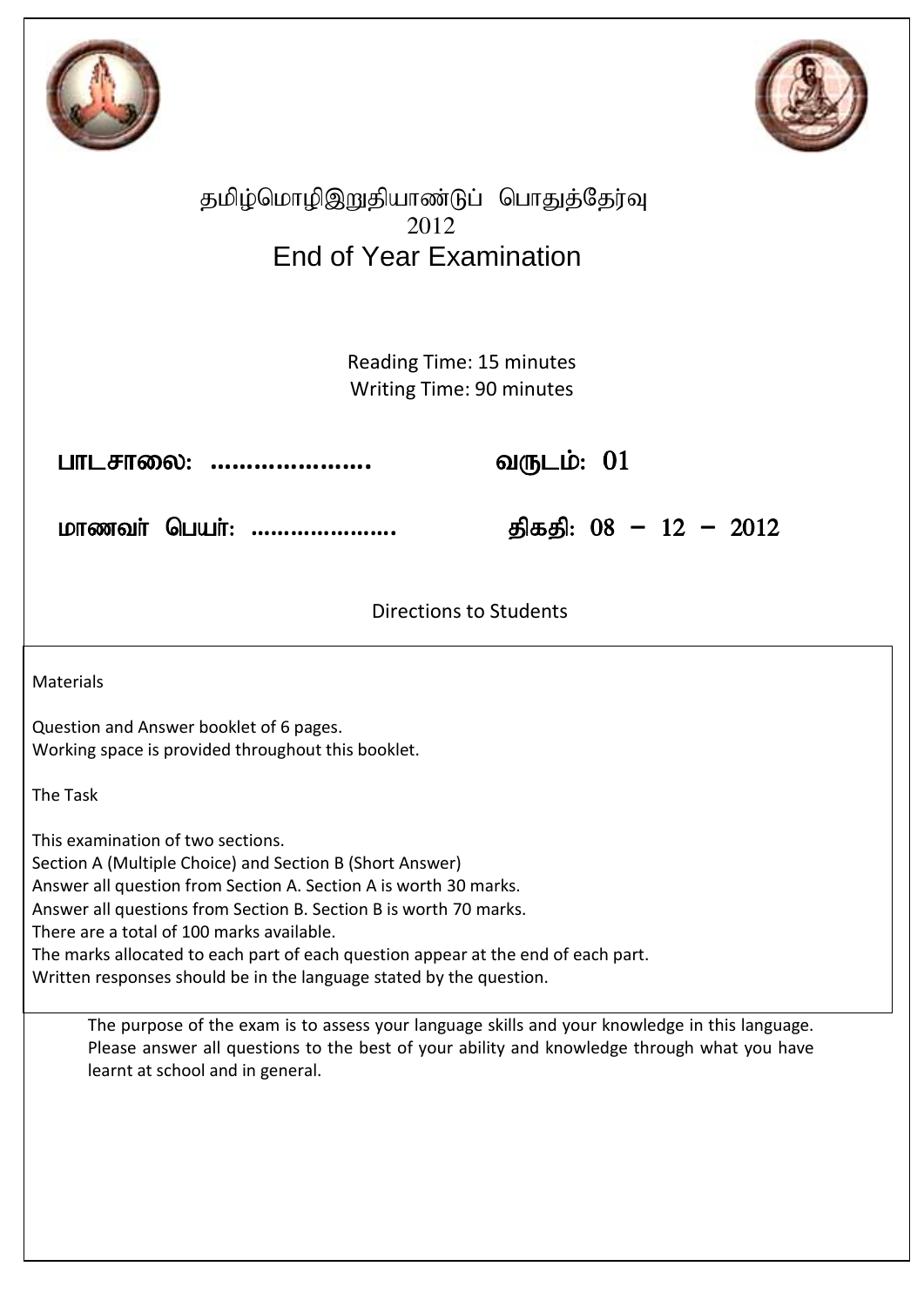#### ,Wjpahz;Lj; Nju;T tFg;G 03 24.11.2012

gd;KfNju;T tpdhf;fs; Section A tUlk;: 03

| $\mathbf{1}$   | நாடகம் என்பது _____________<br>1. song 2. drama 3. song 4. music                                  | 1               | 2              | $\overline{3}$ | $\overline{4}$ |
|----------------|---------------------------------------------------------------------------------------------------|-----------------|----------------|----------------|----------------|
| $\overline{2}$ | தம்பி பாடசாலைக்குப்<br>1.போனேன் 2.போகிறார்கள் 3.போகிறோம்4. போனான்.                                | 1               | 2              | 3              | $\overline{4}$ |
| 3              | ராமு கைகொட்டி ______________.<br>1.காட்டினார். 2. சிரித்தான் 3. அழுதார். 4. எழுதினார்.            | $\mathbf{1}$    | 2              | 3              | $\overline{4}$ |
| 4              | ரோஜா பூ இனிய ____________ உள்ளது.<br>1.நிறம் 2. மணம் 3. மனம் 4. குணம்                             | 1               | 2              | 3              | $\overline{4}$ |
| 5              | _______ ஒருநாளும் மறக்க வேண்டாம்<br>தந்தை 2. தம்பியை 3. மாதாவை 4. மாமா                            | $\mathbf{1}$    | $\overline{2}$ | $\overline{3}$ | $\overline{4}$ |
| 6              | உறவு எதிர்ச்சொல் __________.<br>1. விருப்பு 2. பிரிவு 3. ஆசை 4. தனிமை                             | $\mathbf{1}$    | 2              | $\overline{3}$ | $\overline{4}$ |
| $\overline{7}$ | நடிகன் எதிர்ப்பால் சொல் ________<br>1. தங்கை 2. அம்மா 3. அரசி 4. நடிகை                            | $\mathbf{1}$    | $\overline{2}$ | 3              | $\overline{4}$ |
| 8              | அவன் பாட்டுப் பாடுகிறான். நாங்கள் பாட்டுப்<br>1.பாடினேன். 2. பாடுகிறோம். 3.பாடுவேன் 4.பாடுகிறான். | $\vert 1 \vert$ | 2              | 3              | Δ              |
| 9.             | பாலில் இருந்து ________ எடுக்கப்படும்.<br>1. தண்ணீர் 2. மோர் 3. நீர் 4. பானம்                     | $\mathbf{1}$    | 2              | 3              | $\overline{4}$ |
|                | 10. குரு என்பது.<br>1. மாதா – 2. தந்தை – 3. தம்பி – 4. ஆசிரியர்                                   | $\mathbf{1}$    | $\overline{2}$ | 3              | $\overline{4}$ |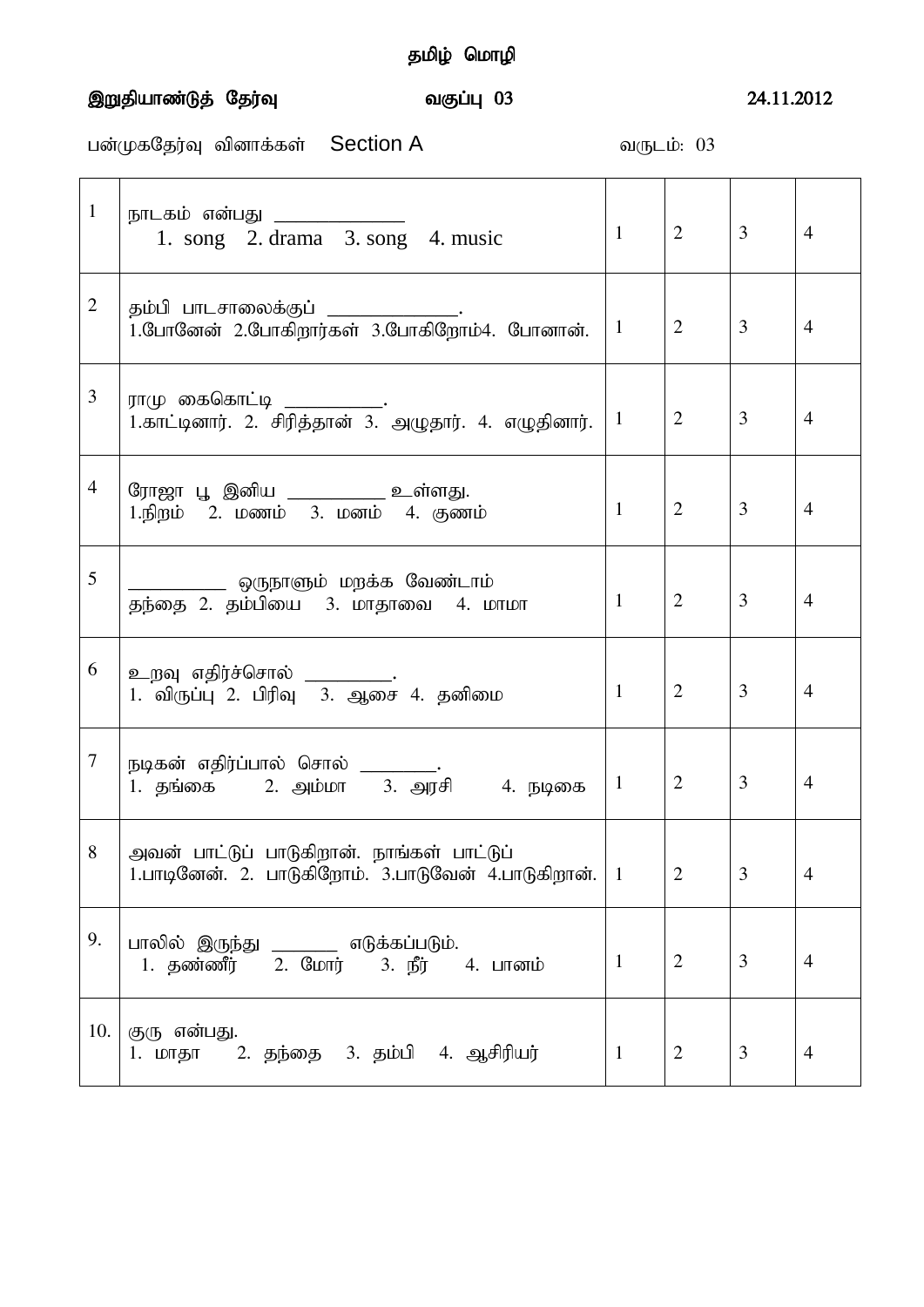,Wjpahz;Lj; Nju;T tFg;G 03 24.11.2012

| 11. | ஆலும் வேலும் பல்லுக்கு ________<br>1. அருதி 2. அறுதி 3. கருவி 4. உறுதி                           | $\mathbf{1}$ | $\overline{2}$   | 3              | $\overline{4}$          |
|-----|--------------------------------------------------------------------------------------------------|--------------|------------------|----------------|-------------------------|
| 12. | எண்ணும் ___________ கண் எனத் தகும்.<br>1. இலக்கம் 2. கல்வி 3. எழுத்தும் 4. அழகு                  | $\mathbf{1}$ | $\overline{2}$   | 3              | 4                       |
| 13. | அவன் _________ அன்பாகப் பேசினான்<br>என்னுடன் 2. என்னில் 3. எனக்கு 4. என்னால்                     | $\mathbf{1}$ | $\overline{2}$   | 3              | $\overline{\mathbf{4}}$ |
| 14. | பொருத்தமற்ற சொல் எது<br>பால் 2. நீர் 3. தண்ணீர் 4. தவளை                                          | $\mathbf{1}$ | $\overline{2}$   | $\overline{3}$ | $\overline{\mathbf{4}}$ |
| 15  | ராம் பிள்ளைகளிடம் அதிக விருப்பமுள்ளவள்.<br>விருப்பம் என்பது<br>1.குறைய 2. நிறைய 3. தோல்வி 4. ஆசை | $\mathbf{1}$ | $\overline{2}$   | $\overline{3}$ | $\overline{4}$          |
| 16  | _________ கதைப் புத்தகம் படிக்கிறோம்.<br>1. நாங்கள் 2. நான் 3. நாம் 4. அவர்கள்                   | $\mathbf{1}$ | $\overline{2}$   | $\overline{3}$ | $\overline{4}$          |
| 17. | புத்தகம் கீழே _____________<br>1.விழுந்தன 2. விழுந்தது  3. ஓடியது.  4. சென்றன.                   | $\mathbf{1}$ | $\boldsymbol{2}$ | 3              | $\overline{\mathbf{4}}$ |
| 18. | தமிழில் 247 எழுத்துக்கள் _______<br>1.புதிய 2. இல்லை 3. இனிமை 4. உண்டு                           | $\mathbf{1}$ | $\overline{2}$   | 3              | 4                       |
| 19. | leader என்பது<br>1. தலைவர் 2. சிறுமி 3. மருத்துவர் 4. பாடகி                                      | $\mathbf{1}$ | $\overline{2}$   | 3              | $\overline{\mathbf{4}}$ |
| 20. | கப்பல் பல பிரயாணிகளுடன் ______<br>சென்றது<br>1. தரையில் 2. நீரில் 3. வானத்தில் 4. காற்றில்       | $\mathbf{1}$ | $\overline{2}$   | 3              | $\overline{\mathbf{4}}$ |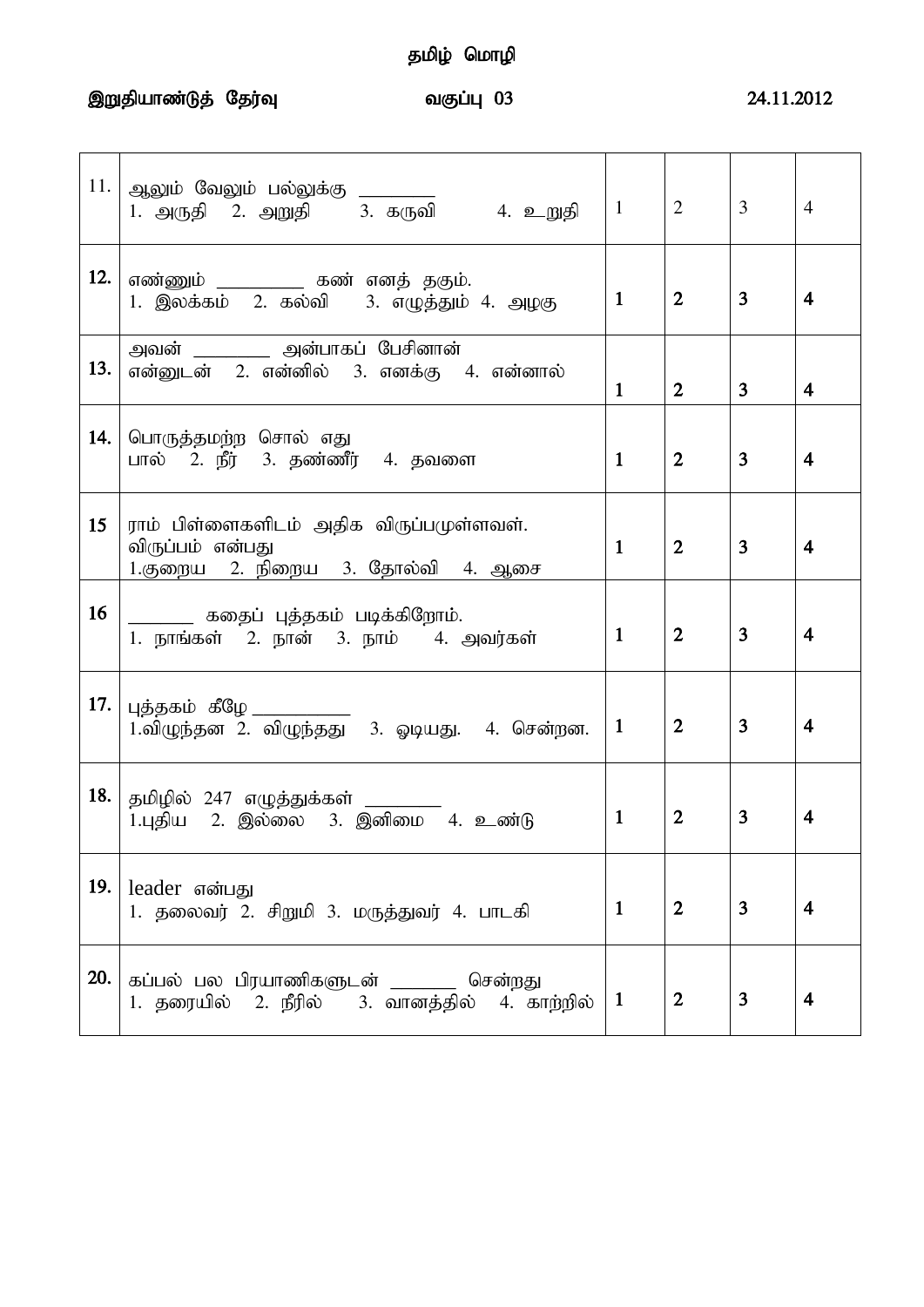,Wjpahz;Lj; Nju;T tFg;G 03 24.11.2012

| 21 | ஈஸ்டர் திருநாள் வரும் மாதம் ------------- ஆகும்.<br>1. தை 2. சித்திரை 3. ஆவணி 4. மார்கழி | $\mathbf{1}$ | $\overline{2}$ | $\overline{3}$ | $\overline{\mathbf{4}}$ |
|----|------------------------------------------------------------------------------------------|--------------|----------------|----------------|-------------------------|
| 22 | பேரூந்து என்பது<br>1. Car 2. Bus 3. train 4. cycle                                       | $\mathbf{1}$ | $\overline{2}$ | 3              | 4                       |
| 23 | பளீர்பளீர் என மின்னியது<br>1. மின்னல் 2. வீடு 3.மடம் 4. தண்ணீர்                          | $\mathbf{1}$ | 2              | 3              | $\overline{4}$          |
| 24 | சித்திரம் என்பது<br>1. drama 2. picture 3. house 4. road                                 | $\mathbf{1}$ | $\overline{2}$ | 3              | $\overline{4}$          |
| 25 | கவிதை என்பது ______<br>1. கலை 2. இசை 3. பாடல் 4. நாடகம்                                  | $\mathbf{1}$ | $\overline{2}$ | 3              | $\overline{4}$          |
| 26 | ஐம்பொன் என்பது ____வகை உலோகங்கள்<br>1. ஆறு 2. ஐந்து 3. ஒன்பது 4. ஏழு                     | $\mathbf{1}$ | $\overline{2}$ | 3              | $\overline{4}$          |
| 27 | மிருகங்களின் தலைவன் _____<br>1. கரடி 2. முயல் 3. சிங்கம் 4. யானை                         | $\mathbf{1}$ | $\overline{2}$ | 3              | 4                       |
| 28 | சத்தியம் என்பது<br>1.உண்மை 2.செயற்கை 3. மகிழ்ச்சி 4. துன்பம்                             | 1            | $\overline{2}$ | 3              | 4                       |
| 29 | மாலி பூக்கள் _________ போனாள்.<br>1. படிக்கப் 2. பறிக்கப் 3. விளையாடப் 4. பாடப்          | $\mathbf{1}$ | $\overline{2}$ | 3              | $\overline{4}$          |
| 30 | அவன் ______ என்று கைகளை தட்டினான்<br>1. சலசல 2. படபட 3. கடகட 4. கலகல                     | 1            | $\overline{2}$ | 3              | 4                       |

 $(30 \text{ L} \text{sim} \text{J} \text{sim} \text{J} \text{sim})$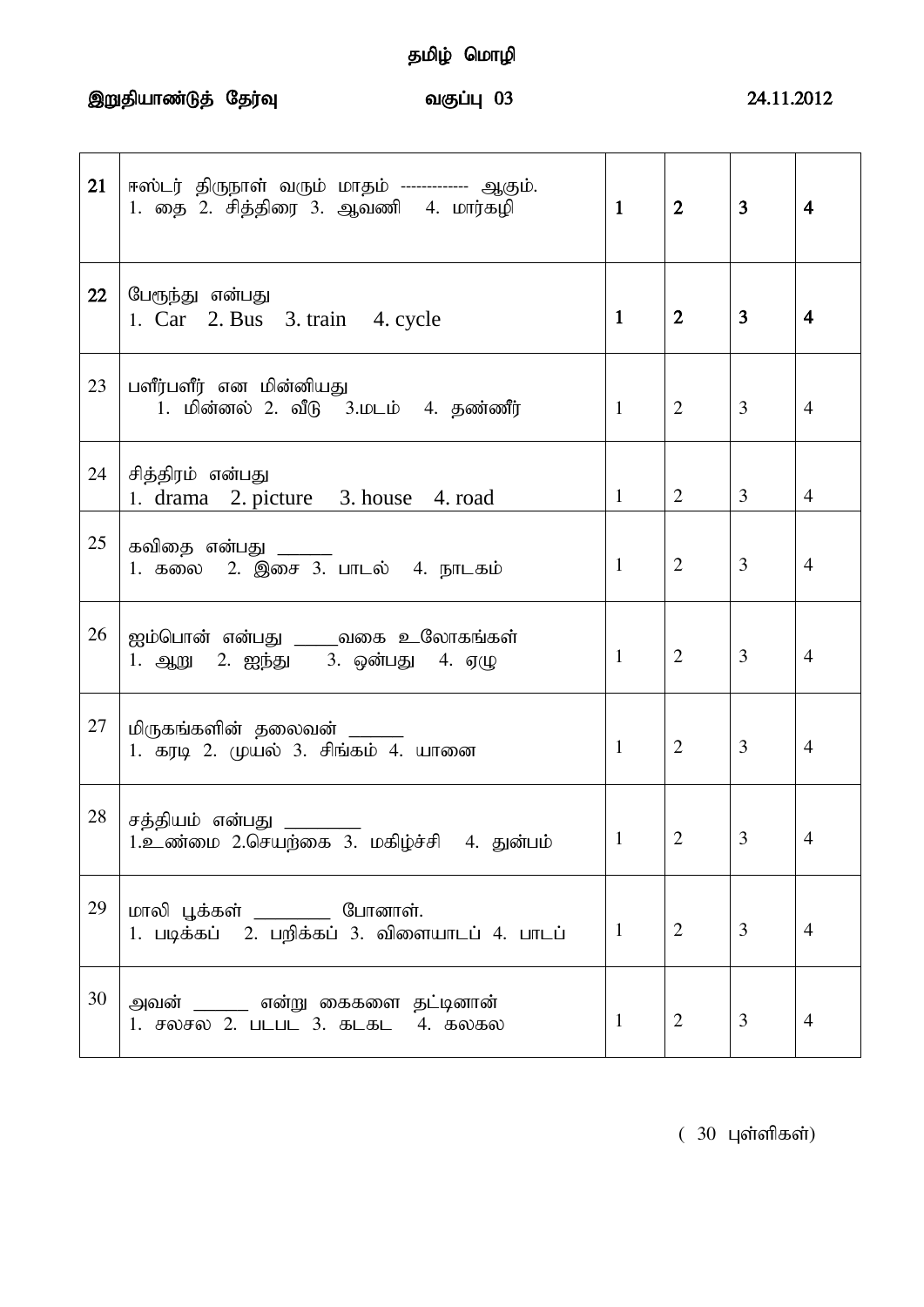,Wjpahz;Lj; Nju;T tFg;G 03 24.11.2012

tpdhf;fs; Section B tUlk;: 03

### 1. பின்வரும் பந்தியை வாசித்து கேள்விகளுக்குப் பதில் எழுதுக.

ஒரு குளத்தில் இரண்டு தவளைகள் வசித்து வந்தன. நெடுநாளாக மழை வராததால் குளம் வரண்டு போய்விட்டது. அதனால் இரண்டு தவளைகளும் குளத்தைவிட்டு<br>வெளியேறி நீண்ட காாம் சென்றன. எங்கம் குளம் குட்டைகள் ஒன்ஸையம் நீண்ட தூரம் சென்றன. எங்கும் குளம் குட்டைகள் ஒன்றையும் காணவில்லை. ஒரு கிண்று தென்பட்டது அதில் நீர் நிறையக் காணப்பட்டது. ஒரு தவளை நண்பனே! இதோ கிணறு தெதில் நாம் இருவரும் வாழலாம் உணவும் .<br>கிடைக்கும் என்றது. மற்றைய தவளையோ நண்பனே! உன் யோசனை நல்லதே. அனால் ஒன்று, கிணறு மிக ஆழமாக உள்ளது. நீர் வற்றிப் போனால் வெளியே நாம் எப்படி வருவது எதையும் ஆராய்ந்து பார்க்க வேண்டும் என கூறியது.

\_\_\_\_\_\_\_\_\_\_\_\_\_\_\_\_\_\_\_\_\_\_\_\_\_\_\_\_\_\_\_\_\_\_\_\_\_\_\_\_\_\_\_\_\_\_\_\_\_\_\_\_\_\_\_\_\_

\_\_\_\_\_\_\_\_\_\_\_\_\_\_\_\_\_\_\_\_\_\_\_\_\_\_\_\_\_\_\_\_\_\_\_\_\_\_\_\_\_\_\_\_\_\_\_\_\_\_\_\_\_\_\_\_\_

\_\_\_\_\_\_\_\_\_\_\_\_\_\_\_\_\_\_\_\_\_\_\_\_\_\_\_\_\_\_\_\_\_\_\_\_\_\_\_\_\_\_\_\_\_\_\_\_\_\_\_\_\_\_\_\_\_

\_\_\_\_\_\_\_\_\_\_\_\_\_\_\_\_\_\_\_\_\_\_\_\_\_\_\_\_\_\_\_\_\_\_\_\_\_\_\_\_\_\_\_\_\_\_\_\_\_\_\_\_\_\_\_\_\_

\_\_\_\_\_\_\_\_\_\_\_\_\_\_\_\_\_\_\_\_\_\_\_\_\_\_\_\_\_\_\_\_\_\_\_\_\_\_\_\_\_\_\_\_\_\_\_\_\_\_\_\_\_\_\_\_\_

தவளைகள் எங்கு வசித்தன?

எதற்காக வேறு இடம் செல்ல வேண்டியிருந்தது?

தவளைகள் எங்கே சென்றன?

வழியில் எதைக்கண்டன?

இதில் கூறப்பட்ட கருத்து என்ன?

 $(10 \;$  Цள்ளிகள்)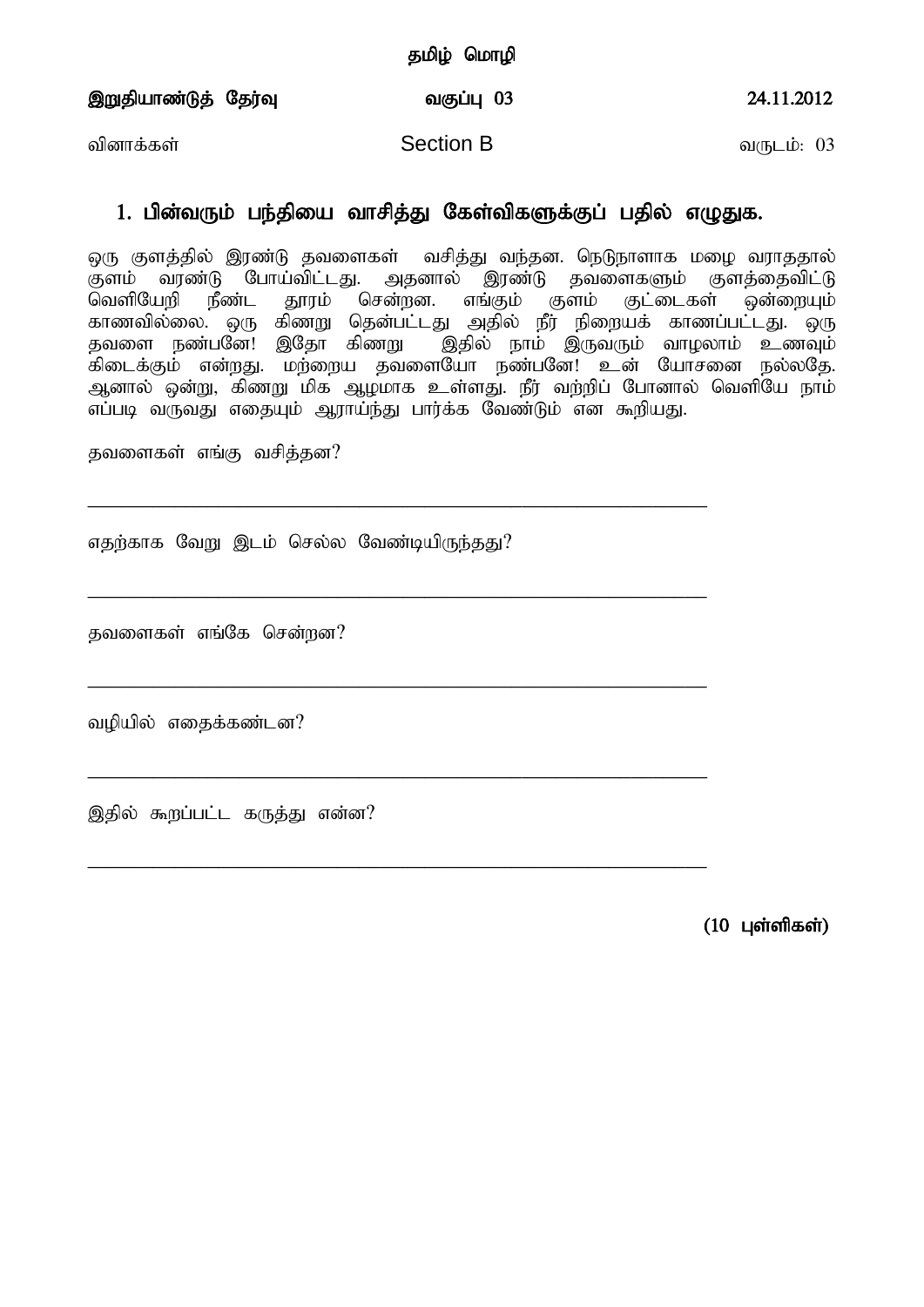#### ,Wjpahz;Lj; Nju;T tFg;G 03 24.11.2012

2. சரியான சொல்லைத் தெரிவு செய்து கீறிடுக.

கரன் மீன் பிடிக்க ------- (குளக்கரைக்கு, குளக்கறைக்குச்) சென்றான்.

அவன் வாழைப் --------- (பழங்களை,பலங்களை) வாங்கினான்.

பொதுஇடங்களில் குப்பை --------- (எரியக், எறியக்) கூடாது.

காற்று வேகமாக ---------- (வீசின, வீசியது).

அவள் மாடி (அரை, அறையில்) ---------- வசித்தாள்.

 $(5 \text{ L} \text{or} \text{m} \text{m} \text{cm})$ 

#### 3. எதிர்ச்சொற்கள் எழுதுக.

| பெரிய - _______________  | உள்ளே -           |                                         |
|--------------------------|-------------------|-----------------------------------------|
| காலை - _____________     | மேலே -            |                                         |
| இரவு - ______________    | வெயில் -          |                                         |
| வீரம் - _______________  | $ \frac{100}{10}$ |                                         |
| ஆரம்பம் - ______________ | $GID(B -$         | <u> 1989 - Johann Barbara, martin a</u> |

 $(10 \text{ L} \text{or} \text{m} \text{m} \text{m})$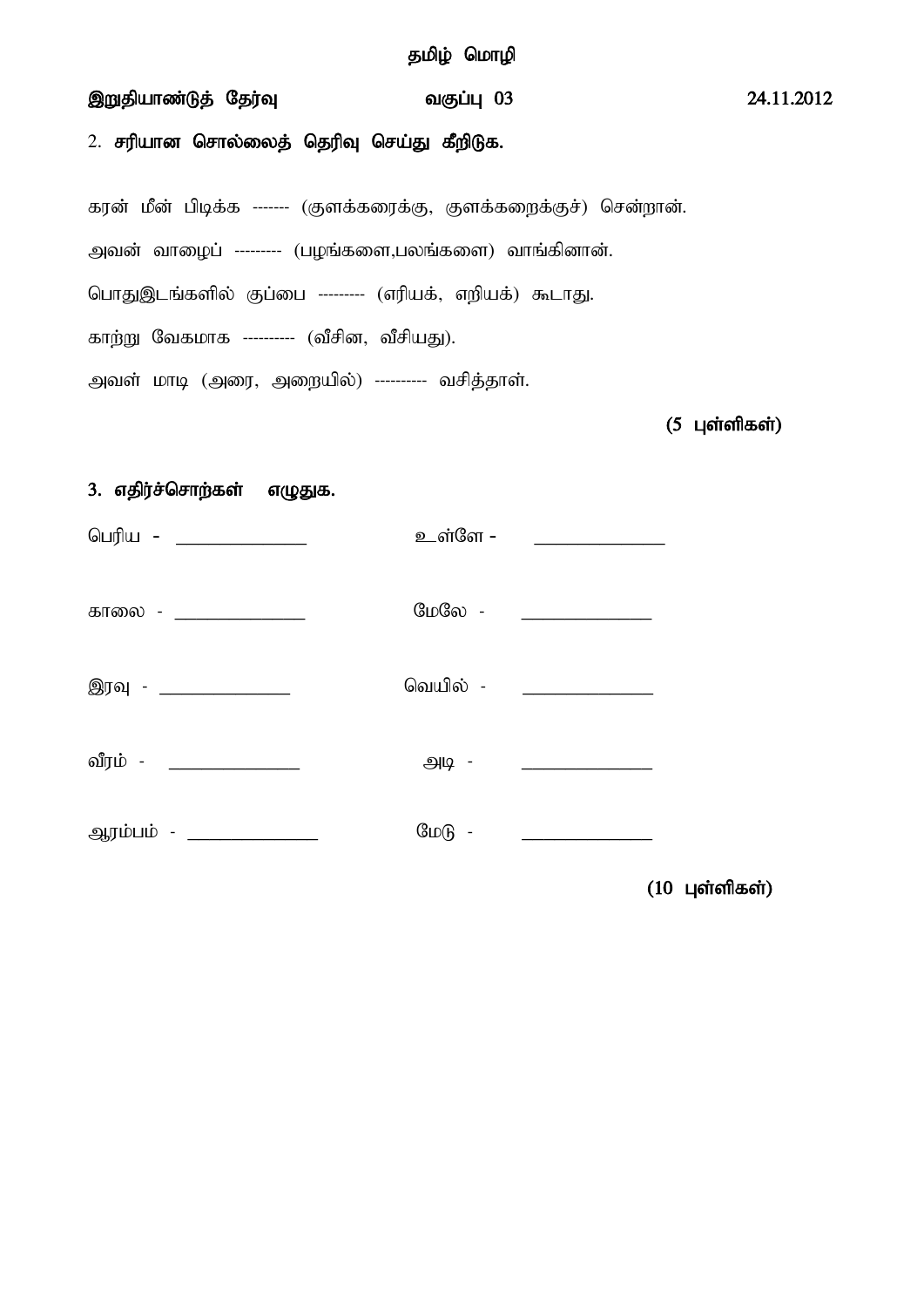#### ,Wjpahz;Lj; Nju;T tFg;G 03 24.11.2012

#### 4. ஆண்பால் பெண்பால் எழுதுக

| மாணவன்  |        |
|---------|--------|
|         | தலைவி  |
| சிறுவன் |        |
|         | பாடகி  |
| நடிகன்  |        |
|         | பாட்டி |

## $(5 \text{ L}$ ள்ளிகள்)

#### 5. ஒத்த சொற்கள் எழுதுக

| $\bigoplus(\overline{b}$ |  |
|--------------------------|--|
| புதல்வன்                 |  |
| <u>சாப்பாடு</u>          |  |
| சிநேகிதன்                |  |
| வனம்                     |  |
| ஆரம்பம்                  |  |

**\_\_\_\_\_\_\_\_\_\_\_\_\_\_\_\_\_\_\_\_\_\_\_\_\_\_\_\_\_\_\_\_\_\_\_\_\_\_\_\_\_\_\_\_\_\_\_\_\_\_\_\_\_\_\_\_\_\_\_\_\_\_\_\_\_\_\_**

**\_\_\_\_\_\_\_\_\_\_\_\_\_\_\_\_\_\_\_\_\_\_\_\_\_\_\_\_\_\_\_\_\_\_\_\_\_\_\_\_\_\_\_\_\_\_\_\_\_\_\_\_\_\_\_\_\_\_\_\_\_\_\_\_\_\_\_\_**

**\_\_\_\_\_\_\_\_\_\_\_\_\_\_\_\_\_\_\_\_\_\_\_\_\_\_\_\_\_\_\_\_\_\_\_\_\_\_\_\_\_\_\_\_\_\_\_\_\_\_\_\_\_\_\_\_\_\_\_\_\_\_\_\_\_\_\_**

**\_\_\_\_\_\_\_\_\_\_\_\_\_\_\_\_\_\_\_\_\_\_\_\_\_\_\_\_\_\_\_\_\_\_\_\_\_\_\_\_\_\_\_\_\_\_\_\_\_\_\_\_\_\_\_\_\_\_\_\_\_\_\_\_\_\_\_\_**

 $(10 \text{ L}$ ள்ளிகள்)

#### 6. உமக்குப் பிடித்த ஒரு மிருகம் அல்லது பறவை பற்றி எழுதுக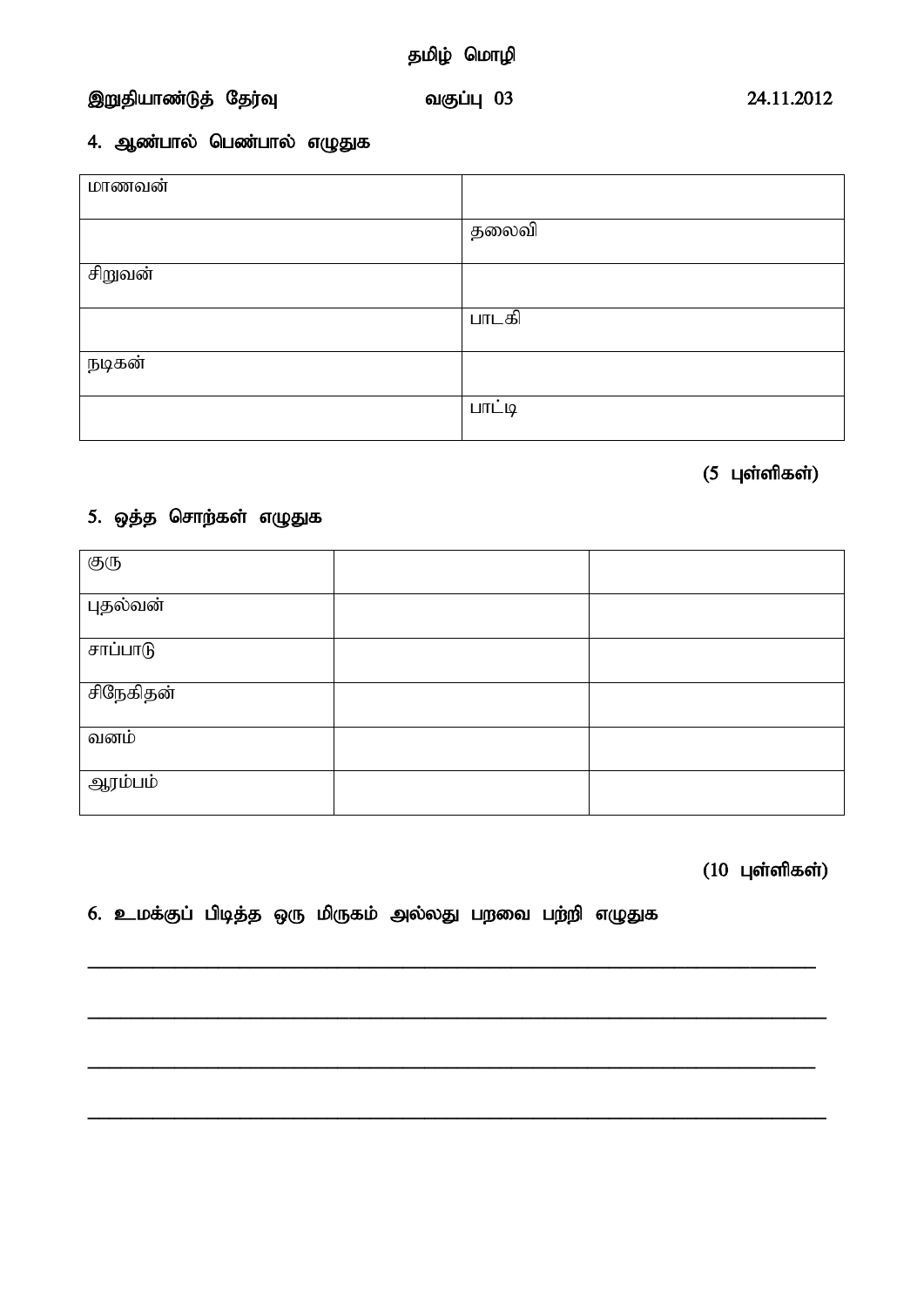|  | தமிழ் மொழி |
|--|------------|
|--|------------|

## $(10 \text{ L}$ ள்ளிகள்)

### 7. பொருத்தமான காலம் காட்டும் சொற்களை எழுதுக.

| சொல்                                  |             | நிகழ்காலம் | இறந்தகாலம் | எதிர்காலம் |
|---------------------------------------|-------------|------------|------------|------------|
| (நான்)                                | பேசு        | பேசுகிறான் | பேசினான்   | பேசுவான்   |
| $\overline{(\overline{\omega})}$ வன்) | <b>LIIQ</b> |            |            |            |
| $($ அவள் $)$                          | ஏறு         |            |            |            |
| (நான்)                                | எழுது       |            |            |            |
| (அவர்கள்)                             | ஓடு         |            |            |            |
| (அவன்)                                | 西以          |            |            |            |
| $($ அவள் $)$                          | சிரி        |            |            |            |
| (நான்)                                | உண்         |            |            |            |
| (நுங்கள்)                             | பார்        |            |            |            |
| $\overline{(\overline{\omega})}$ வன்) | நில்        |            |            |            |

 $(10 \text{ L}$ ள்ளிகள்)